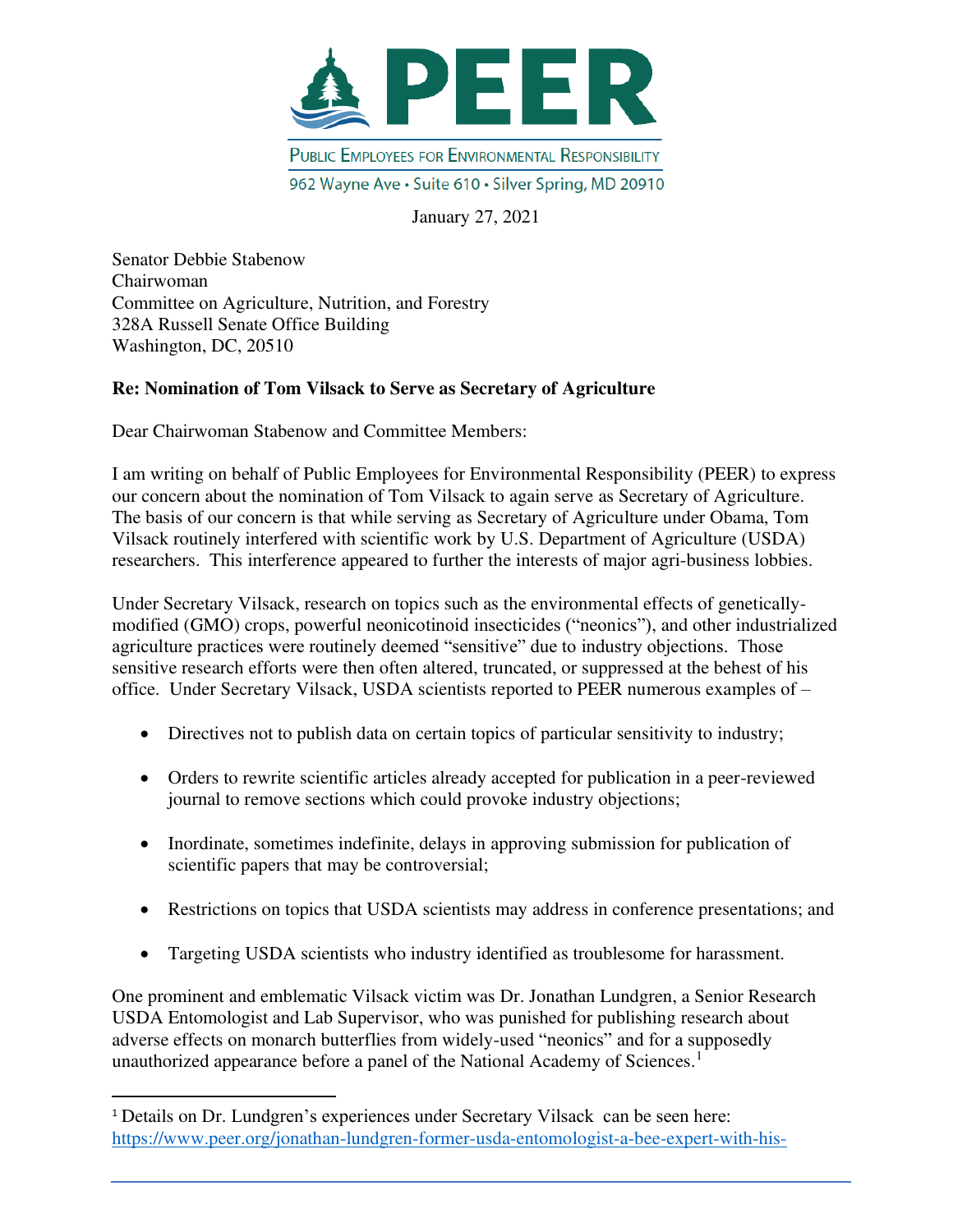Nor was Dr. Lundgren's case isolated. A late 2016 Office of Inspector General survey (IG) of nearly 1,000 USDA scientists was undertaken precisely to determine who widespread were instances similar to those of Dr. Lundgren. Overall, those survey results indicated that USDA scientists did not believe that Secretary Vilsack promoted a culture of scientific integrity with the agency, but just the opposite – with more than 120 scientists reporting their findings have "been altered or suppressed for reasons other than technical merit."<sup>2</sup>

The IG "Survey of USDA Scientists Regarding Scientific Integrity" polled scientists from four branches of the agency: Agricultural Research Service, Forest Service, Economic Research Service and Natural Resources Conservation Service. Notably, a significant percentage (41%, totaling 900 scientists) contacted by the IG refused to fill out the survey. Those who did fill it out had little good to say:

- Nearly a tenth of respondents (more than 120 scientists) report their research findings have "been altered or suppressed for reasons other than technical merit." However, not one filed a Scientific Integrity complaint. Most (60%) confessed they did not know how to file a complaint;
- The vast majority felt the USDA Scientific Integrity Policy made no difference in their work. Of those who see a difference more say it made matters worse rather than better. More than one-sixth (18%) were not even aware there was a policy; and
- A majority of respondents  $(51\%)$  did not think that USDA strongly promoted scientific integrity or refused to venture an opinion.

One noteworthy survey result was that nearly three-quarters (74%) of the responding scientists said agency management flags certain research areas as "sensitive/controversial," with climate change, pollinator health, and anti-microbial resistance as the leading hot button topics. As one surveyed scientist commented –

"subtle tampering is common: with interpretations on politically sensitive topics, whether and how we address a certain research question, how we interpret our findings for the public are all interfered with on occasion."

PEER believes that this Committee should be alarmed that scientists working in fields such as entomology, plant pathology, and genetics reported experiencing political interference under Secretary Vilsack.

Adding insult to injury, the Scientific Integrity Policy adopted in 2013<sup>3</sup> under Secretary Vilsack has served as a tool for scientific suppression. The stated purpose of USDA's scientific integrity policy is to ensure "the highest level of integrity in all aspects of the executive branch's

[integrity-intact/](https://www.peer.org/jonathan-lundgren-former-usda-entomologist-a-bee-expert-with-his-integrity-intact/)

<sup>2</sup>Full survey results may be viewed at [https://www.peer.org/wp](https://www.peer.org/wp-content/uploads/attachments/4_20_17_USDA_IG_scientist_survey.pdf)[content/uploads/attachments/4\\_20\\_17\\_USDA\\_IG\\_scientist\\_survey.pdf](https://www.peer.org/wp-content/uploads/attachments/4_20_17_USDA_IG_scientist_survey.pdf) 

<sup>&</sup>lt;sup>3</sup> OCS Directive 1074-001, Departmental Regulation: Scientific Integrity (U.S.D.A. 2013)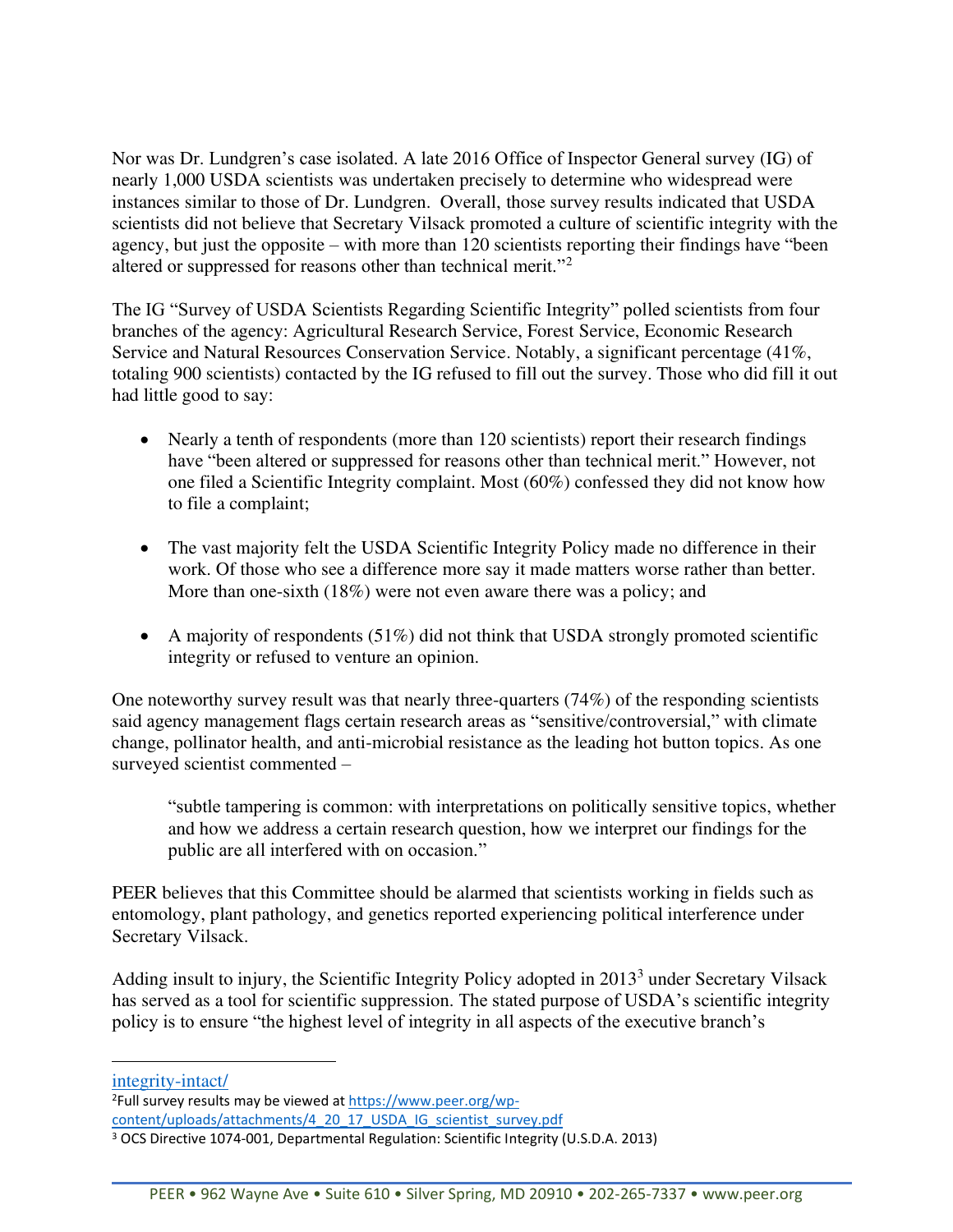involvement with scientific and technological processes and analyses." But in reality, the Policy fails to clearly prohibit political suppression and interference. While the Policy defines political suppression and interference, it does not include these acts in its definition of misconduct.

To compound the problem, an overly broad provision within the Policy actively encourages USDA to suppress scientific work for political reasons. The provision states that scientists "**should refrain from making statements that could be construed as being judgments of or recommendations on USDA or any other federal government policy, either intentionally or inadvertently**." (emphasis added)

USDA management has relied upon this vague but expansively worded provision a pretext for suppressing technical work solely because the scientific conclusions expressed draw the ire of USDA corporate stakeholders.

Moreover, there are no cogent safeguards for whistleblowers in the Policy, which contains no clear process for protecting scientists raising integrity concerns or filing complaints. Instead, the agency punishes scientists for research that the agency deems controversial, and the Policy lacks procedures for these scientists to seek or receive redress.

During Secretary Vilsack's tenure, PEER filed a rule-making petition asking that USDA strengthen its Scientific Integrity Policy by adopting the best practices contained within the scientific integrity policies of USDA's sister federal agencies,<sup>4</sup> so as to  $-$ 

- $\checkmark$  Explicitly prohibit political suppression and alteration of scientific and technical work;
- $\checkmark$  Broadly protect scientific information from management suppression and alteration except for reasons of technical merit;
- $\checkmark$  Employ clear and enforceable procedures for conducting scientific misconduct investigations and following through when such investigations uncover misconduct, including procedures for taking disciplinary action against managers and political appointees guilty of scientific misconduct; and
- $\checkmark$  Adopt strong protection for scientists who file misconduct complaints or participate in misconduct investigations, or whose scientific work faces politically motivated interference.

In June 2015, USDA summarily denied the PEER petition in its entirety.<sup>5</sup>

President Biden has articulated a commitment of his administration to science and truth through protecting "scientific integrity within government."<sup>6</sup> We fail to see how Secretary Vilsack's past record at USDA squares with this commitment.

<sup>4</sup> [https://www.peer.org/wp-content/uploads/attachments/3\\_26\\_15\\_USDA\\_%20Rule-Making\\_Petition.pdf](https://www.peer.org/wp-content/uploads/attachments/3_26_15_USDA_%20Rule-Making_Petition.pdf) 

<sup>5</sup> [https://www.peer.org/wp-content/uploads/attachments/11\\_19\\_15\\_USDA\\_petition\\_denial.pdf](https://www.peer.org/wp-content/uploads/attachments/11_19_15_USDA_petition_denial.pdf) 

<sup>6</sup> <https://buildbackbetter.gov/wp-content/uploads/2021/01/OSTP-Appointment.pdf>